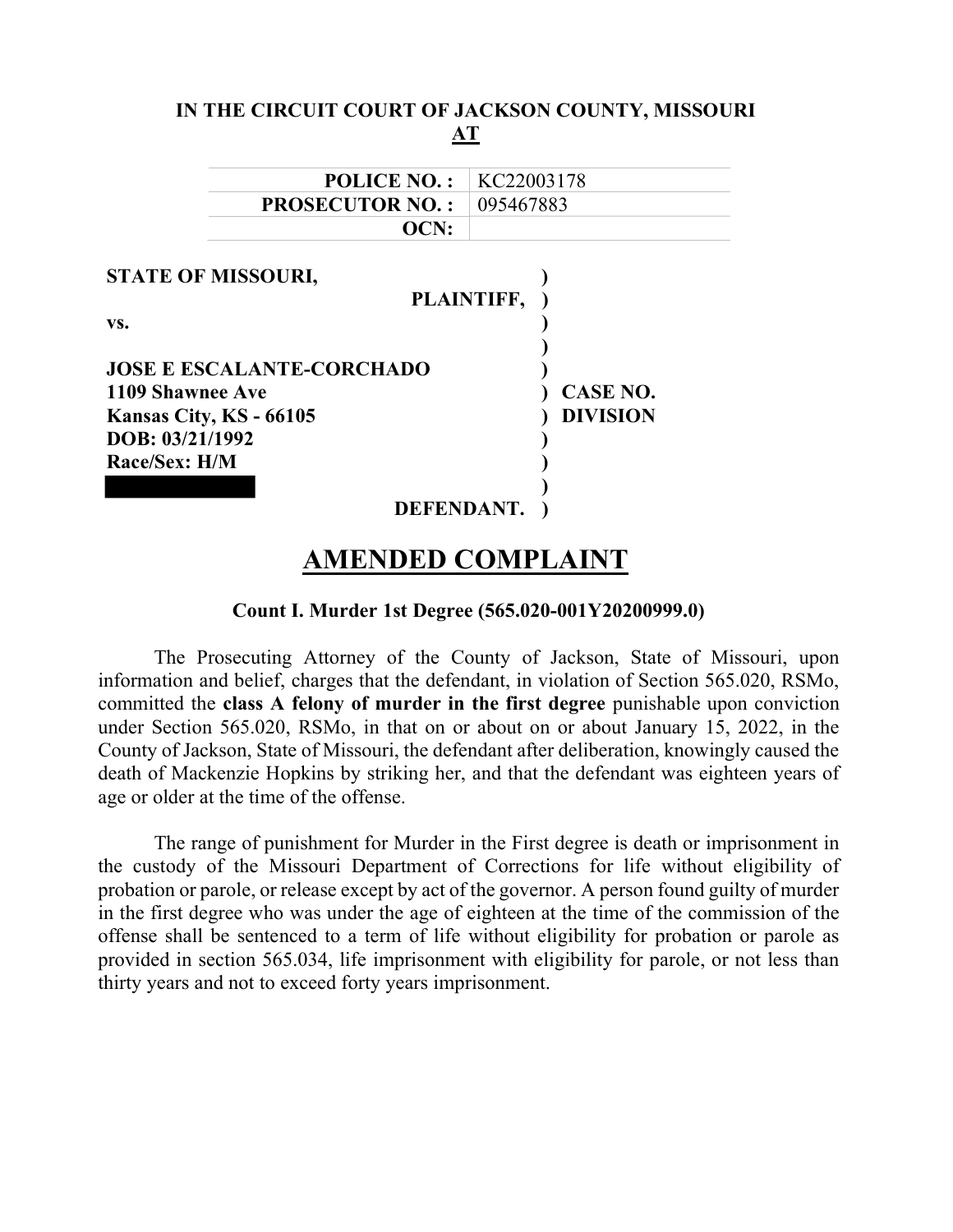#### State vs. Jose E Escalante-Corchado

#### Count II. Armed Criminal Action (571.015-001Y20205212.0)

The Prosecuting Attorney of the County of Jackson, State of Missouri, upon information and belief, charges that the defendant, in violation of Section 571.015, RSMo, committed the felony of armed criminal action, punishable upon conviction under Section 571.015.1, RSMo, in that on or about January 15, 2022, in the County of Jackson, State of Missouri, the defendant committed the felony of murder in the first degree charged in Count 1, all allegations of which are incorporated herein by reference, and the defendant committed the foregoing felony of murder in the first degree by, with and through, the knowing use, assistance and aid of a dangerous instrument.

The punishment imposed pursuant to Section 571.015, RSMo shall be in addition to and consecutive to any punishment provided by law for the crime committed by, with, or through the use, assistance, or aid of a dangerous instrument or deadly weapon. The range of punishment for the offense of Armed Criminal Action in violation of section 571.015.1, RSMo. is imprisonment by the department of corrections for a term of not less than three years and not to exceed fifteen years, unless the person is unlawfully possessing a firearm, in which case the term of imprisonment shall be for a term of not less than five years. No person convicted under this subsection shall be eligible for parole, probation, conditional release, or suspended imposition or execution of sentence for a period of three calendar years. The range of punishment for the offense of Armed Criminal Action in violation of section 571.015.2, RSMo. as a second offense is imprisonment by the department of corrections for a term of not less than five years and not to exceed thirty years, unless the person is unlawfully possessing a firearm, in which case the term of imprisonment shall be for a term not less than fifteen years. No person convicted under this subsection shall be eligible for parole, probation, conditional release, or suspended imposition or execution of sentence for a period of five calendar years. The range of punishment for the offense of Armed Criminal Action in violation of section 571.015.3, RSMo. as a third offense is imprisonment in the custody of the Missouri Department of Corrections for a term of years not less than ten (10) years without eligibility for parole, probation, conditional release or suspended imposition or execution of sentence for a period of ten (10) calendar years.

# Count III. Assault 1st Degree Or Attempt - Serious Physical Injury Or Special Victim (565.050-001Y20201306.0)

The Prosecuting Attorney of the County of Jackson, State of Missouri, upon information and belief, charges that the defendant, in violation of Section 565.050, RSMo, committed the class A felony assault in the first degree, punishable upon conviction under Sections 558.011, RSMo, in that on or about on or about January 15, 2022, in the County of Jackson, State of Missouri, the defendant attempted to kill by striking with a blunt force instrument, and in the course thereof defendant inflicted serious physical injury on

An individual convicted and sentenced for this offense shall not be eligible for parole until eighty-five percent of the sentence is served.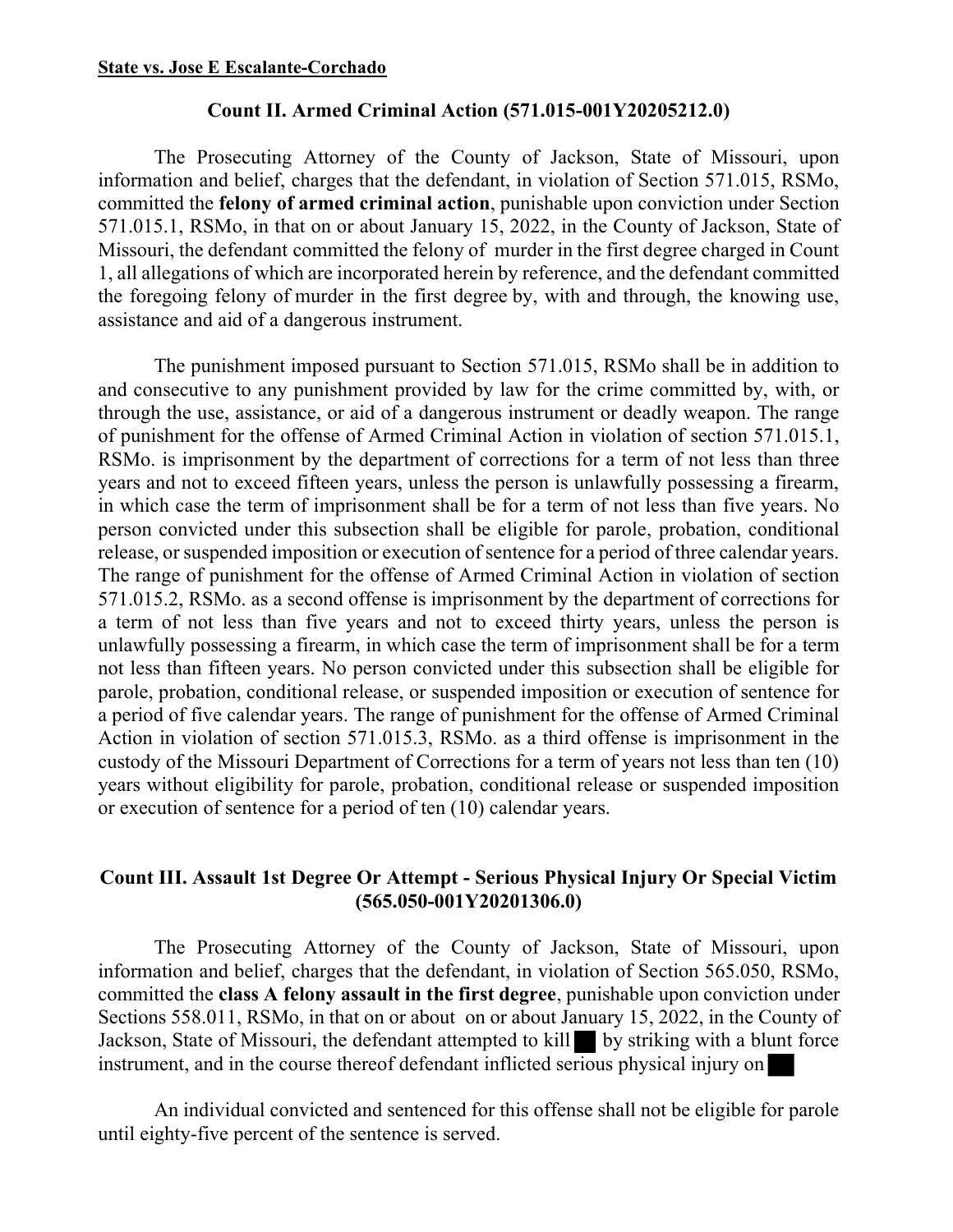The range of punishment for a class A felony is imprisonment in the custody of the Missouri Department of Corrections for a term of years not less than ten (10) years and not to exceed thirty (30) years, or life imprisonment.

## Count IV. Armed Criminal Action (571.015-001Y20205212.0)

The Prosecuting Attorney of the County of Jackson, State of Missouri, upon information and belief, charges that the defendant, in violation of Section 571.015, RSMo, committed the felony of armed criminal action, punishable upon conviction under Section 571.015.1, RSMo, in that on or about January 15, 2022, in the County of Jackson, State of Missouri, the defendant committed the felony of assault in the first degree charged in Count 3, all allegations of which are incorporated herein by reference, and the defendant committed the foregoing felony of assault in the first degree by, with and through, the knowing use, assistance and aid of a dangerous instrument.

The punishment imposed pursuant to Section 571.015, RSMo shall be in addition to and consecutive to any punishment provided by law for the crime committed by, with, or through the use, assistance, or aid of a dangerous instrument or deadly weapon. The range of punishment for the offense of Armed Criminal Action in violation of section 571.015.1, RSMo. is imprisonment by the department of corrections for a term of not less than three years and not to exceed fifteen years, unless the person is unlawfully possessing a firearm, in which case the term of imprisonment shall be for a term of not less than five years. No person convicted under this subsection shall be eligible for parole, probation, conditional release, or suspended imposition or execution of sentence for a period of three calendar years. The range of punishment for the offense of Armed Criminal Action in violation of section 571.015.2, RSMo. as a second offense is imprisonment by the department of corrections for a term of not less than five years and not to exceed thirty years, unless the person is unlawfully possessing a firearm, in which case the term of imprisonment shall be for a term not less than fifteen years. No person convicted under this subsection shall be eligible for parole, probation, conditional release, or suspended imposition or execution of sentence for a period of five calendar years. The range of punishment for the offense of Armed Criminal Action in violation of section 571.015.3, RSMo. as a third offense is imprisonment in the custody of the Missouri Department of Corrections for a term of years not less than ten (10) years without eligibility for parole, probation, conditional release or suspended imposition or execution of sentence for a period of ten (10) calendar years.

# Count V. Endangering The Welfare Of A Child - 1st Degree - Serious Physical Injury - No Sexual Conduct (568.045-019Y20203802.0)

The Prosecuting Attorney of the County of Jackson, State of Missouri, upon information and belief, charges that the defendant, in violation of Section 568.045, RSMo, committed the class B felony of endangering the welfare of a child in the first degree, punishable upon conviction under Sections 558.011 and 558.002, RSMo, in that on or about January 15, 2022, in the County of Jackson, State of Missouri, the defendant knowingly acted in a manner that created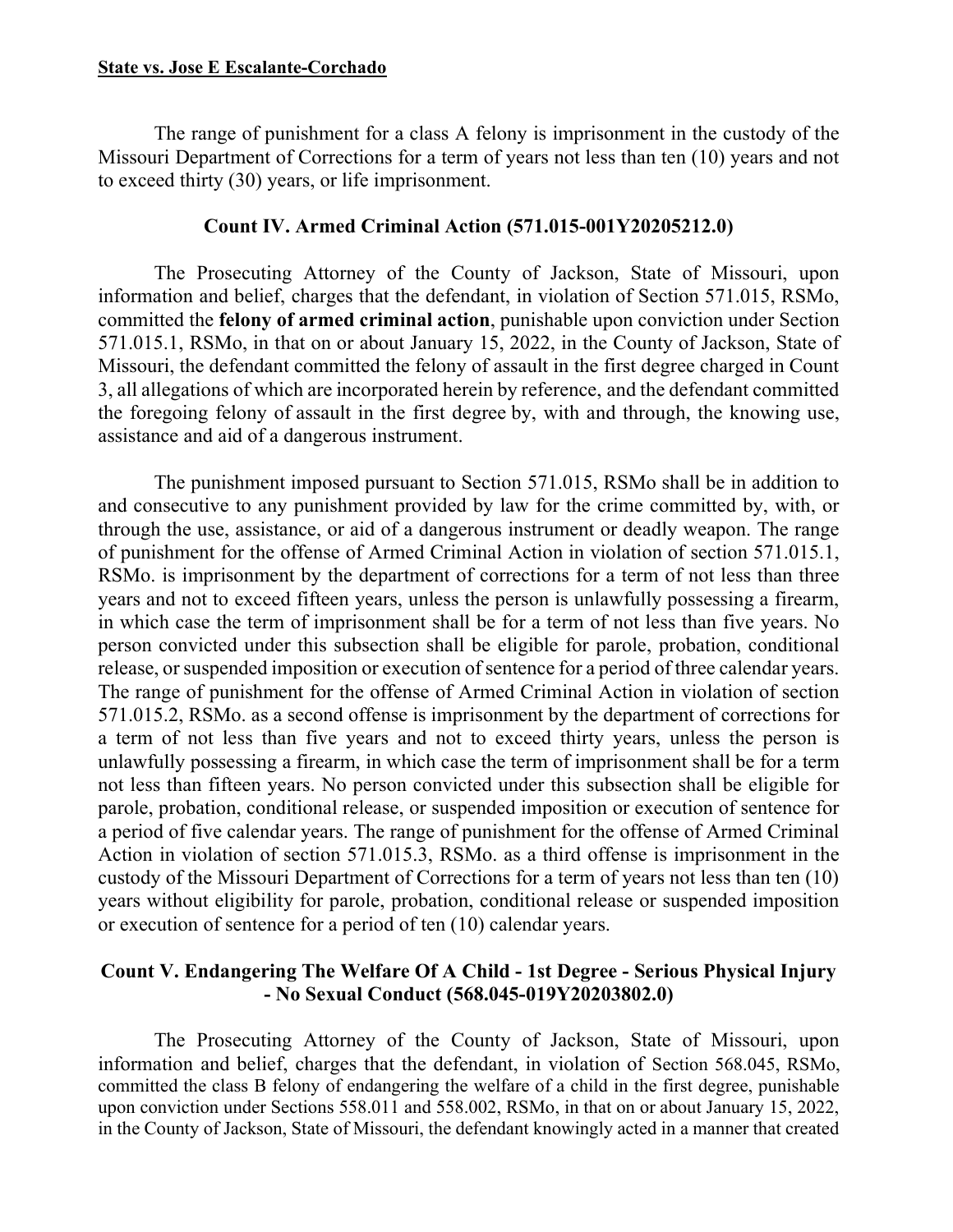## State vs. Jose E Escalante-Corchado

a substantial risk to the life of I.A., a child less than seventeen years old, by striking her in the head.

The range of punishment for a class B felony is imprisonment in the custody of the Missouri Department of Corrections for a term of years not less than five (5) years and not to exceed fifteen (15) years.

The facts that form the basis for this information and belief are contained in the previously filed statement(s) of facts, incorporated herein and submitted as a basis upon which this court may find the existence of probable cause.

# JEAN PETERS BAKER

 Prosecuting Attorney Jackson County, Missouri by,

> /s/ Kristiane N. Bryant Kristiane N. Bryant (#69524) Assistant Prosecuting Attorney 415 E. 12th St. Floor 7M Kansas City, MO 64106 (816) 881-3597 KNBryant@jacksongov.org

# WITNESSES:

- 1.
	- 64106
- 2. DET Scott M. Emery, 1125 Locust, Kansas City, MO 64106
- 3. DET Thomas M. Hammond, 1125 Locust, Kansas City, MO 64106
- 4. Mackenzie Hopkins, Prosecuting Atty. Office, 415 E 12th St, Floor 11, Kansas City,

Shannon Hopkins, Prosecuting Atty. Office, 415 E 12th St, Floor 11, Kansas City, MO 64106

- 6. PO Jordan S. Korycki, 1125 Locust, Kansas City, MO 64106
- 7. DET Scott P. Mullen, 1125 Locust, Kansas City, MO 64106
- 8. DET Hobart D. Price, 1125 Locust, Kansas City, MO 64106
- 9. DET Bradley N. Thomas, 1125 Locust, Kansas City, MO 64106
- 10. DET Daniel G Thomas, 1125 Locust, Kansas City, MO 64106
- 11. PO Adison D. Waterman, 1125 Locust, Kansas City, MO 64106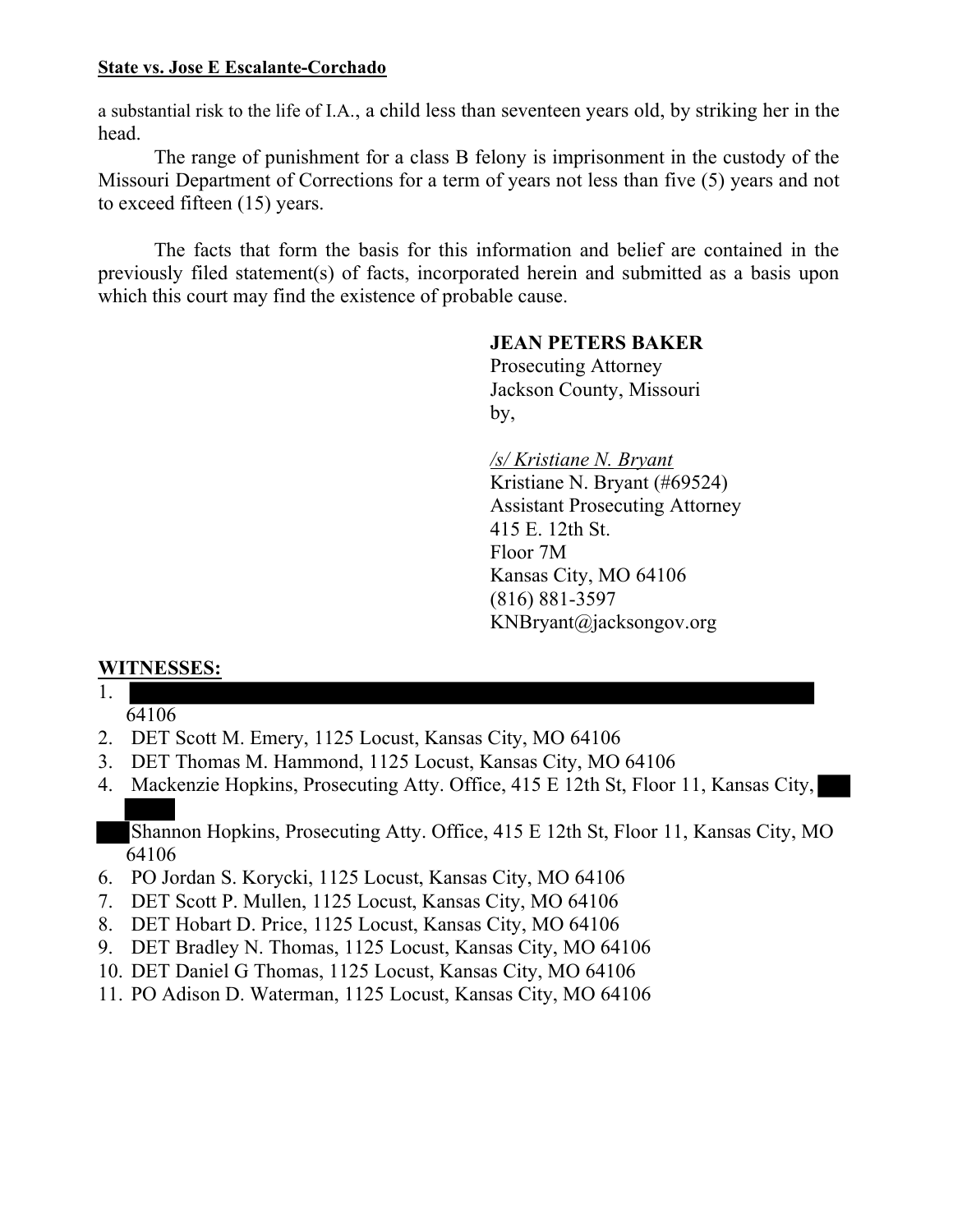| Detective Scott Mullen #5431                                                                 |        |                                                                                                                   |
|----------------------------------------------------------------------------------------------|--------|-------------------------------------------------------------------------------------------------------------------|
| (Name and identify law enforcement officer, or person having information as probable cause.) |        |                                                                                                                   |
|                                                                                              |        | knowing that false statements on this form are punishable by law, state that the facts contained herein are true. |
| I have probable cause to believe that on $01-15-2022$                                        |        | at 7324 Wabash Ave<br>in                                                                                          |
|                                                                                              | (Date) | (Address)                                                                                                         |
| Kansas City, Jackson                                                                         |        | Missouri Jose E. Escalante-Corchado                                                                               |
| (County)                                                                                     |        | (Name of Offender(s))                                                                                             |
| W/M 03-21-1992                                                                               |        | committed one or more criminal offense(s).                                                                        |
| (Description of Identity)                                                                    |        |                                                                                                                   |
| Murder<br><b>AGG Assault</b>                                                                 |        |                                                                                                                   |

ACA

The facts supporting this belief are as follows:

 On 01-15-2022, at 1749 hours, Kansas City Missouri Police Officers were dispatched to 7324 Wabash, Kansas City, Jackson County, Missouri in regard to a check the welfare. Upon arrival officers met with the victim's father who had a key to the residence. The victim's father attempted to use his key to unlock the front door and as he attempted to use his key the door opened. Officers entered the residence and discovered a 24 year old female deceased in a bathtub submerged in water and a 4 year old victim suffering from severe trauma to her head laying on her bed. When the 24 year old victim was removed from bathtub, blunt force trauma injuries were observed on her face/head. The 4 year old victim was transported to a local hospital and is still in critical condition.

 A previous 911 call (Disturbance with open line where call taker heard parties fighting) from 01-15-2022 at 0601 hours was also reported to detectives. The call came from 913-680-5240 which was later determined to be the victim's phone number.

 There were several spots on the floor inside the main floor of the residence where large amounts of blood had pooled and there were apparent drag marks in blood where it appeared the victim had been moved. In different locations there were shoe impressions in blood. In the photos taken by KCPD CSI personnel, the pattern on the sole of the foot ware showed thin horizontal stripes with the word "ARIAT" in the middle of the top portion of the sole.

 Ariat is a popular cowboy boot manufacturer and a Google search of "Ariat boot soles" revealed numerous versions of their soles with all the results having a seemingly different pattern for each style of their boots. The result and picture for "Ariat Men's Sport Wide Square Toe Boots" revealed a pattern on the sole and placement of "ARIAT" consistent with the pictures and observations of the prints in blood at the crime scene.

Detectives contacted one of the victim's friends, , at her residence, 1109 Shawnee Ave, Kansas City, Wyandotte County, Kansas on 01-16-2022. Detectives observed arrive to her residence in a white crew cab truck with a license number of  $378PMG$ , KS. also advised she has a KIA, which was parked out front with a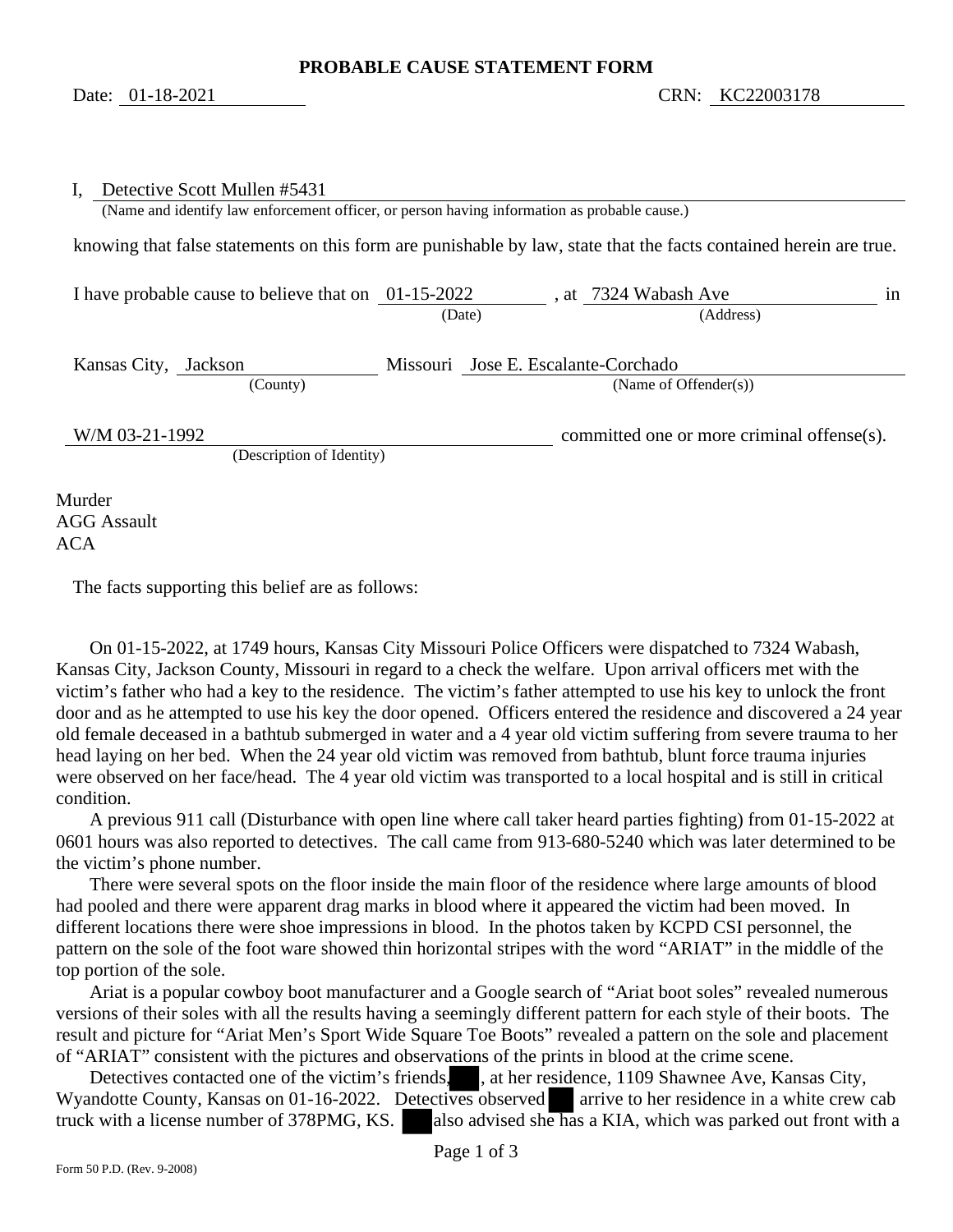#### PROBABLE CAUSE STATEMENT FORM

#### **CRN KC22003178**

license number of 884LLS, KS. While talking with inside her residence detectives observed a pair of cowboy boots sitting near the door. Detectives asked who the boots belonged to and advised they belong to her boyfriend, Jose Escalante W/M 03-21-1992. Detectives responded back to Police Headquarters and checked the license number 378PMG through the license plate reader (LPR) system which showed the white truck travelling south on 57th Street on 71 Highway in KCMO on 01-15-2022, at 04:17:11 hours. Previous LPR hits show the truck to have a sunroof. Detectives reviewed the Genetec video system at Gregory and Prospect and observed a vehicle truck matching the description of the white truck, with a sunroof, turn west from 71 Highway onto Gregory on 01-15-2022, at approximately 04:20:30 hours. The truck stops at the stoplight at Gregory and Prospect and continues west and then turns south onto Wabash Ave from Gregory. The truck stops and parks on the west side of Wabash just south of Gregory for approximately 37 minutes and then headed south on Wabash at 04:57:51. The truck was observed going southbound past the victim's house at approximately 0459 hours and then west on 74th St.

On 01-15-2022 at approximately 0536 hours, an unknown male wearing dark colored clothing is observed on surveillance video coming from the east on 74th St and then walks northbound on Wabash past the victim's residence and then west on 73rd St. At approximately 0546 hours, the same unknown male is observed coming from the east on 73rd St walking south on Wabash and then going up to the victim's residence before disappearing behind the house. At approximately 0602 hours (911 call from victim's phone is at 0601 hours), the unknown male is observed running south on Wabash from victim's residence and then east on 74th St. At approximately 0604 hours, the unknown male is observed walking southbound on Montgall Ave and getting into the white truck which was parked facing south and then the white truck leaves south on Montgall toward 75<sup>th</sup> St. At approximately 0604 hours, the white truck is observed turning east on 75th St from Montgall Ave toward 71 Hwy. At approximately 0606 hours, the white truck is observed coming off 71 Hwy North and turning again west onto Gregory before continuing west on Gregory past Wabash. At approximately 0612 hours the white truck pulls into the parking lot to the Shell Express Mart (7033 Prospect) and the unknown male enters the store. The male is wearing a dark colored hooded sweatshirt, dark colored coveralls, and a blue medical mask. The male appears to be Hispanic with black hair. The male leaves the store, enters the white truck, and leaves the lot at approximately 0622 hours going south on Prospect. At approximately 0627 hours the truck was observed following two police cars northbound on Prospect past Gregory. At 0648 hours, the unknown male was observed back on foot from east on 73rd St running back to the victim's house and going behind the residence. At 0848 hours, the male leaves the victim's residence and walks southbound on Wabash until out of sight.

On 01-16-2021 a search warrant was executed at 1109 Shawnee Ave at which time Escalante was taken into custody and transported to KCKPD Police Headquarters. also responded to KCKPD to provide an additional stated she told Escalante she was going to be with the victim the evening of  $01-14-2022$  when she statement. stated this was a cover story and she did not plan on being with the victim. was going out. stated she went out on  $01\overline{14}$ -2022 and returned home after midnight on  $01\overline{15}$ -2022. stated when she returned home. Escalante was not home and she did not remember him coming home until around 1000 hours.

After being read his Miranda Rights, Escalante stated he went out the evening of 01-14-2022 and went to the 7<sup>th</sup> St Casino in his 2015 White GMC Sienna. Escalante stated he met two of his cousins there and after he left the casino alone, he went to Missy B's in Kansas City, MO. Escalante stated he stayed at the bar until it closed (website shows 0300 hours). Escalante stated he was wearing black jeans, a black jacket with the Mexican flag on it, and gray/black Puma shoes. He stated after the bar closed he stayed outside the bar and talked to a few people before leaving in his truck. Escalante stated he "made a few turns" in his truck before going home.